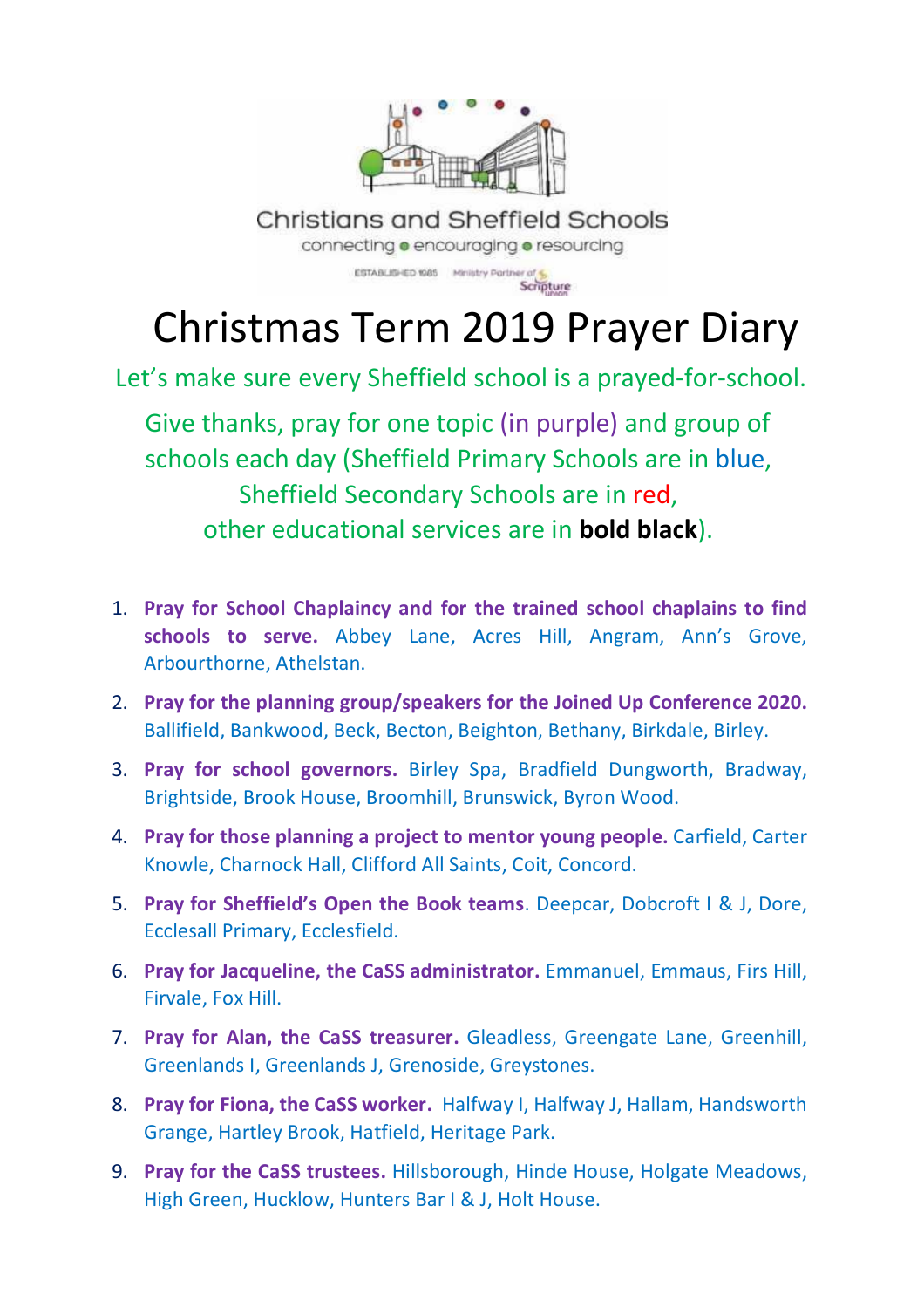- 10. **Pray for School Christian Unions.** Intake, Limpsfield, Lound I, Lound J, Lowedges, Lower Meadow, Lowfield, Loxley, Lydgate I, Lydgate J.
- 11. **Pray for Sheffield children living in care.** Malin Bridge, Manor Lodge, Mansel, Marlcliffe, Meersbrook, Meynell, Monteney.
- 12. **Pray for pupils excluded from school**. Mosborough, Mossbrook, Mundella, Nether Green I, Nether Green J, Netherthorpe, Nook Lane.
- 13. **Pray for support for pupils who need help with their mental health.** Norfolk Community, Norfolk Park, Norton Free, Oughtibridge, Outwood, Owler Brook.
- 14. **Pray for Head Teachers.** Paces, Pathways, Parson Cross, Phillimore, Pipworth, Porter Croft, Prince Edward, Pye Bank.
- 15. **Pray for teachers feeling stressed by working long hours.** Rainbow Forge, Reignhead, Rivelin, Rowan, Royd, Sacred Heart, St. Ann's, St. Catherine's, St. John Fisher, St. Joseph's.
- 16. **Pray for pupils who are being bullied, including cyber bullying.** St. Marie's, St. Mary's, St. Mary's High Green, St. Patrick's, St. Theresa's, St. Thomas of Canterbury, St. Thomas More, St. Wilfrid's.
- 17. **Pray for Sheffield young people who go missing from home.** Sharrow, Sheffield Girls, Shooter's Grove, Shortbrook, Southey Green, Springfield, Stannington, Stocksbridge I and J, Stradbroke.
- 18. **Pray for young people who are carrying knives.** Tinsley I, Tinsley J, Totley, Totley All Saints. Valley Park, Walkley, Watercliffe Meadow, Watermead, Waterthorpe.
- 19. **Pray for Sheffield young people experimenting with drugs**. Westbourne, Westways, Wharncliffe Side, Whiteways, Wincobank, Windmill Hill, Wisewood.
- 20. **Pray for the finances of CaSS and for more committed regular donors.** Woodhouse, Woodseats, Woodthorpe, Woolley Wood, Wybourn.
- 21. **Pray for school pupils you know personally.** All Saints, Bents Green, Bethany, Birley, Birkdale, Bradfield, Brantwood.
- 22. **Pray for volunteer listeners, for schools requesting them.** Chaucer, City, Ecclesfield, Fir Vale, Firth Park, Forge Valley.
- 23. **Pray for those in Y7 in their first term at secondary school.** Handsworth Grange, Handsworth, High Storrs, Hinde House.